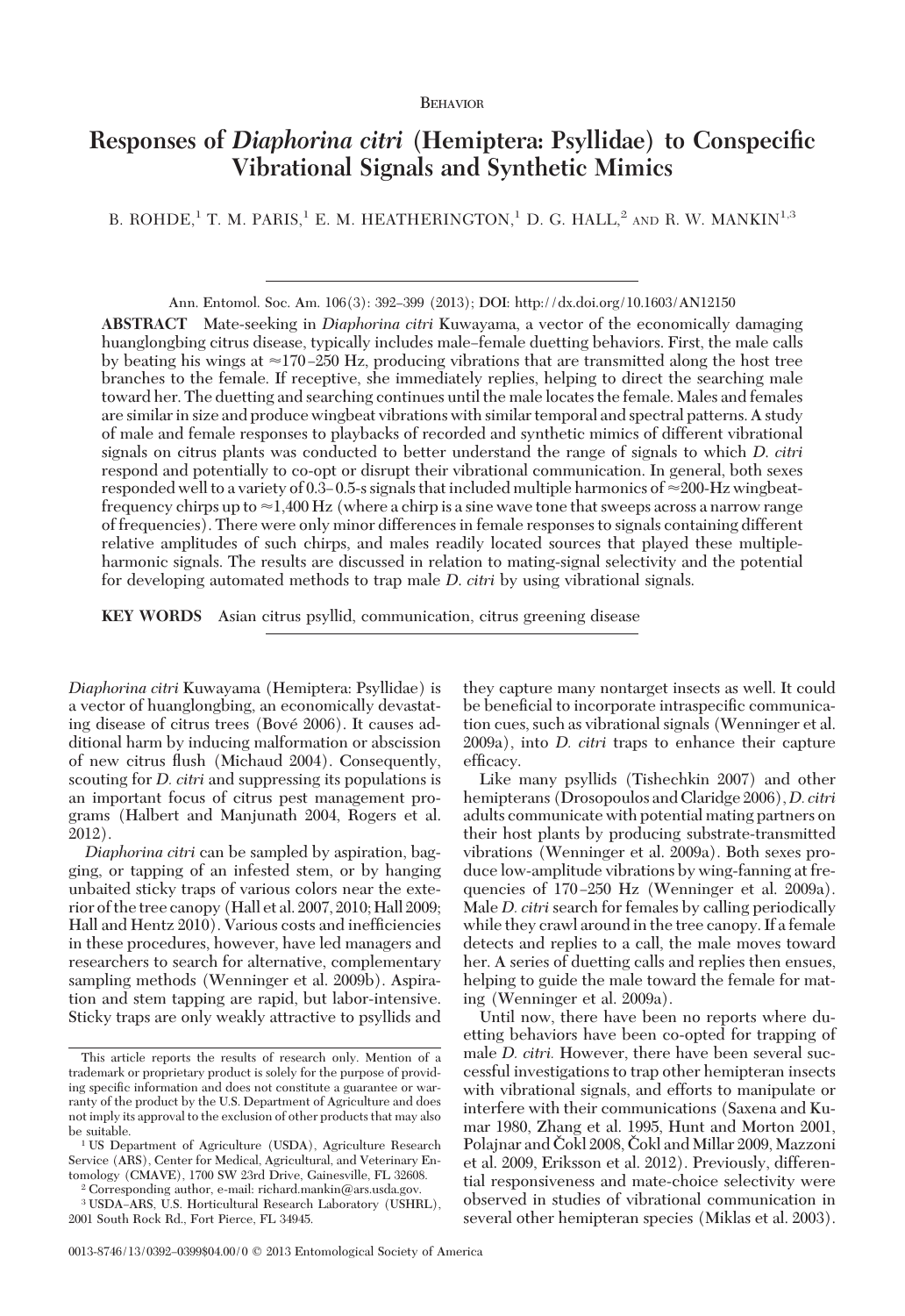In addition, Percy et al. (2006) found that females of the psyllid species, *Schedotrioza multitudinea* Maskell, responded frequently to playbacks of conspecific male calls but only infrequently to playbacks of calls of other *Schedotrioza* species. We hypothesized that signals with temporal and spectral patterns near the midranges of those in replies reported previously from female *D. citri* (Wenninger et al. 2009a) might be of greatest effectiveness for trapping male *D. citri.* In addition, because vibrations in plants are least attenuated at frequencies below  $\approx 500$  Hz (Cocroft and Rodríguez 2005, Čokl and Millar 2009), it was of interest to consider potential signals that would attract males over the longest distances.

Wenninger et al. (2009a) found that *D. citri* male calls and female replies both are variable in amplitude and contain harmonics of  $\approx$  200-Hz wingbeat frequencies up to  $\approx$  2,000 Hz, with strong energy between 600 and 1,400 Hz. In signals from both sexes, the different harmonics usually were 5–10% higher during the middle of the signals than at the beginning and the end. To gain further information about male and female responses to signals that might be effective in attracting males to a vibrational trap, we explored responses of both sexes to recorded signals and also to synthetic signals containing chirps (swept sine wave tones [Weisstein 2012]) of  $\approx$  200-Hz harmonics at different relative amplitudes up to 1,400 Hz.

### **Materials and Methods**

**Insects and Experimental Arena.** Nymphs of *D. citri* were obtained initially from a colony at the United States Department of Agriculture–Agricultural Research Service-United States Horticultural Research Laboratory (USDA-ARS-USHRL). Thereafter, a colony was maintained at the United States Department of Agriculture-Agricultural Research Service-Center for Medical, Agricultural, and Veterinary Entomology (USDA-ARS-CMAVE), supplemented as needed with additional groups of 200-300 nymphs reared by methods similar to those described in Wenninger and Hall (2007) and Wenninger et al. (2009a).

Because previous studies noted that mated female psyllids may be less responsive to male calls than virgin females (Taylor 1985, Percy et al. 2006), all bioassays were conducted with virgin psyllids that had been isolated as nymphs. Each nymph was released singly onto a citrus seedling in a small, 52-mm-height vial with four holes covered in screen near the top for ventilation, and the vial was capped with a foam plug. The isolated nymphs were maintained at  $25\text{--}30^{\circ}\text{C}$ ,  $60\%$ RH, and a photoperiod of 14:10 (L:D) h. The sex of each adult was checked under a microscope  $\approx$  1 d after emergence, and the adults remained separate in their vials until testing, 3–9 d after emergence.

Bioassays of psyllid responses to vibrations were conducted 4–10 h after the beginning of photophase. As noted by Wenninger and Hall (2007), there did not appear to be a peak time for mating activity. The psyllids were released singly onto a small,  $\approx 10$ -cmheight Duncan grapefruit plant (*Citrus paradisi* Mac-



**Fig. 1.** Experimental arena inside the vibration-shielded anechoic chamber. Video monitor, laptop controller, and the vibration analysis and recording system were external to the chamber.

fadyen) (Fig. 1) inside a vibration-shielded anechoic chamber (Mankin et al. 1996). A 100-W ßoodlamp was set  $\approx$ 1 m above the plant and a videocamera (model HDR-SR1, Sony Corp., New York, NY) was set  $\approx 0.5$  m to the side. Background noise interference was reduced by closing the anechoic chamber door after the psyllid was released onto the tree. Observations of the test were made on a monitor outside the chamber.

**Signal Processing and Analysis.** Vibrations were monitored continuously with an accelerometer (model 4371, Brüel and Kjær [B&K], Naerum, Denmark) attached to the base of the plant by an alligatorclip system (Mankin et al. 2004). The vibrations were amplified 40 dB with a charge amplifier (model 2635, B&K), band-pass filtered between 60 and 3,500 Hz, and fed externally to a signal analysis system (model 4300B, Kay Elemetrics Corp., Lincoln Park, NJ) where they were digitized, observed, and recorded. Temporal and spectral pattern analyses were performed on digitized recordings by using Raven 1.3 (Charif et al. 2008). Spectrograms were calculated using spectrum sizes of 4,096 samples for measurements of harmonic frequencies and spectrum sizes of 512 samples for measurements of signal intervals and durations.

Synthetic mimics of *D. citri* signals were constructed as combinations of multiple harmonics of  $\approx$ 200 Hz, ranging up to  $1,400$  Hz, incorporating the findings in Wenninger et al. (2009a) that the harmonic frequencies in the middle of a call or reply are usually 5-10% higher than at the beginning or end. Each harmonic in the mimic was approximated as a combination of two chirps (sine wave sweeps) constructed using Matlab chirp functions (Matlab 7.11, MathWorks, Inc., Natick, MA). The first chirp in each harmonic was set to increase linearly from its initial frequency at the beginning of the signal to a 7.5%-higher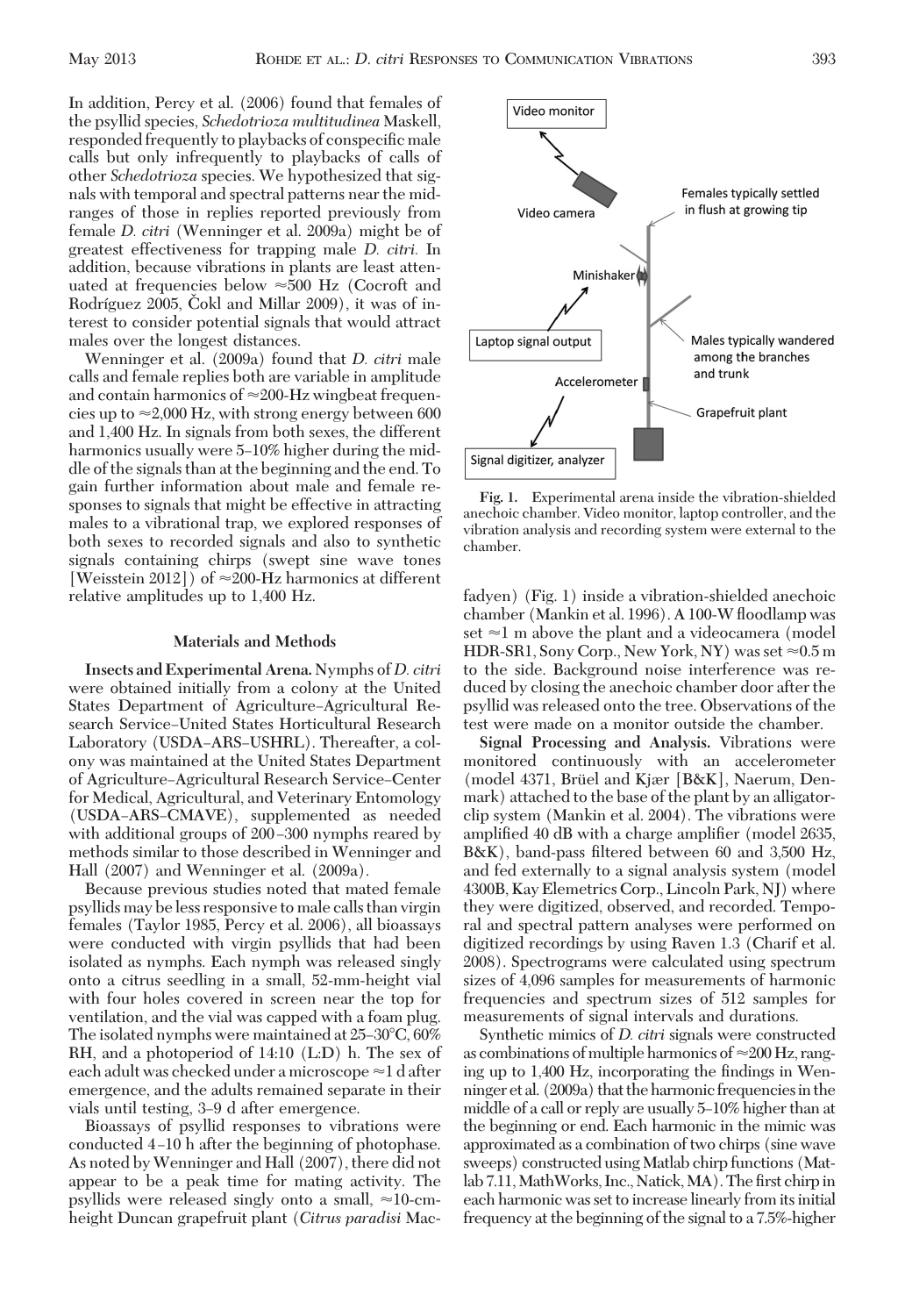Recorded or synthetic signals were played to psyllids through a minishaker (model 4810, B&K) connected to the plant with a small push rod that vibrated with signals generated by standard computer audio outputs. The minishaker was controlled by a remotely operated laptop computer running QuickTime (Apple, Inc., Cupertino, CA).

**Measurements of Response and Attraction.** In bioassays to measure female responses to vibrational signals, the minishaker was attached near the middle of the main stem and the psyllid was released onto a leaf near the top of the plant. Typically, she settled quickly on nearby ßush and began feeding. Each test signal was played to her 10-20 times at intervals of 5-30 s, depending on the rapidity of responses. The order of the test signals was random. The proportional response to each test signal was measured as the fraction of playbacks to which the female replied.

In male attraction bioassays, the minishaker was attached near the top or bottom of the plant and the psyllid was releasednear themiddle of theplant.When themale began crawling in the branches, the test signal was played at intervals of  $\approx$ 1 min until he began to call. Then the test signal was triggered immediately. The test signal also was triggered after each subsequent call. Recording of vibrations continued until the male reached within 1 cm of the minishaker attachment to the plant, usually within 10 min after the initial call.

Because the responsiveness of the psyllids tended to increase with increasing signal amplitude, the playbacks were adjusted by eliciting several calls or replies at the beginning of each session and setting the playback amplitude at approximately the level detected from the live psyllid.

**Statistical Analyses.** In bioassays of female proportional response, nonparametric one-way repeated measures Friedman's tests (SAS Institute 2004), were conducted to estimate whether there were significant differences among responses to different signals. When Friedman's test was significant, female preference in comparisons of signal pairs was determined from the significance of the nonparametric Wilcoxon signed rank test (SAS Institute 2004). Four 3-5-d-old females were tested singly in an experiment that assessed the importance of low-frequency signals on response, and nine 4-8-d-old females were tested singly in an experiment that assessed the importance of the presence of multiple-harmonics of the wingbeat frequency on response.

In bioassays of male attraction, 10 males were tested singly with a recorded female reply and eight with a synthetic mimic. For control bioassays, 10 males were tested singly in 15-min sessions where the minishaker was attached but silent. These treatments were assessed using analysis of variance (ANOVA) followed by Tukey's studentized range (HSD) test (SAS Institute 2004).

**Fig. 2.** Oscillogram (A) and spectrogram (B) of signals recorded from a duetting*D*. *citri* pair. Areas of darker shading in the spectrogram indicate higher relative energy at those frequencies and times.

#### **Results**

**Characteristics of Recorded and Synthetic Signals used in Bioassays.** The *D. citri* calls and replies recorded at the beginning of the study to obtain representative signals for playbacks were variable in amplitude and duration, with wingbeat (first harmonic) frequencies between 180 and 220 Hz, similar to signals observed in Wenninger et al. (2009a). Overall, the signal durations ranged from 0.2 to 1.5 s. A segment of one recording is shown in Fig. 2A, which displays two consecutive calls by a male, each followed by a female reply. In this example, the male searched along the branch for  $\approx 23$  s after the first female reply before calling again, longer than the mean of  $8 \pm 0.4$  s found previously in Wenninger et al. (2009a), but within the range of durations they observed. The spectrogram in Fig. 2B shows several harmonics at intervals of  $\approx 200$ Hz in signals from both psyllids. As inWenninger et al. (2009a), the frequencies with greatest energy ranged approximately from 600 to 1,400 Hz.

Two male calls and two female replies from four different recordings were selected for assessments of the range of *D. citri* responses to signals of different temporal and spectral patterns. One male signal contained harmonics with significant energy from 200 to 1,400 Hz (Fig. 3A), with the time of peak energy occurring near the middle of the call. The second male signal was similar except that minimal energy was present below 600 Hz. The temporal and spectral

Relative amplitude O Male call Female reply Male call Female reply в Frequency (kHz)  $1.5$ Harmonics of ca. 200 Hz fundamental frequency  $1.0$  $0.5$  $1<sup>b</sup>$ 20 Time (s)

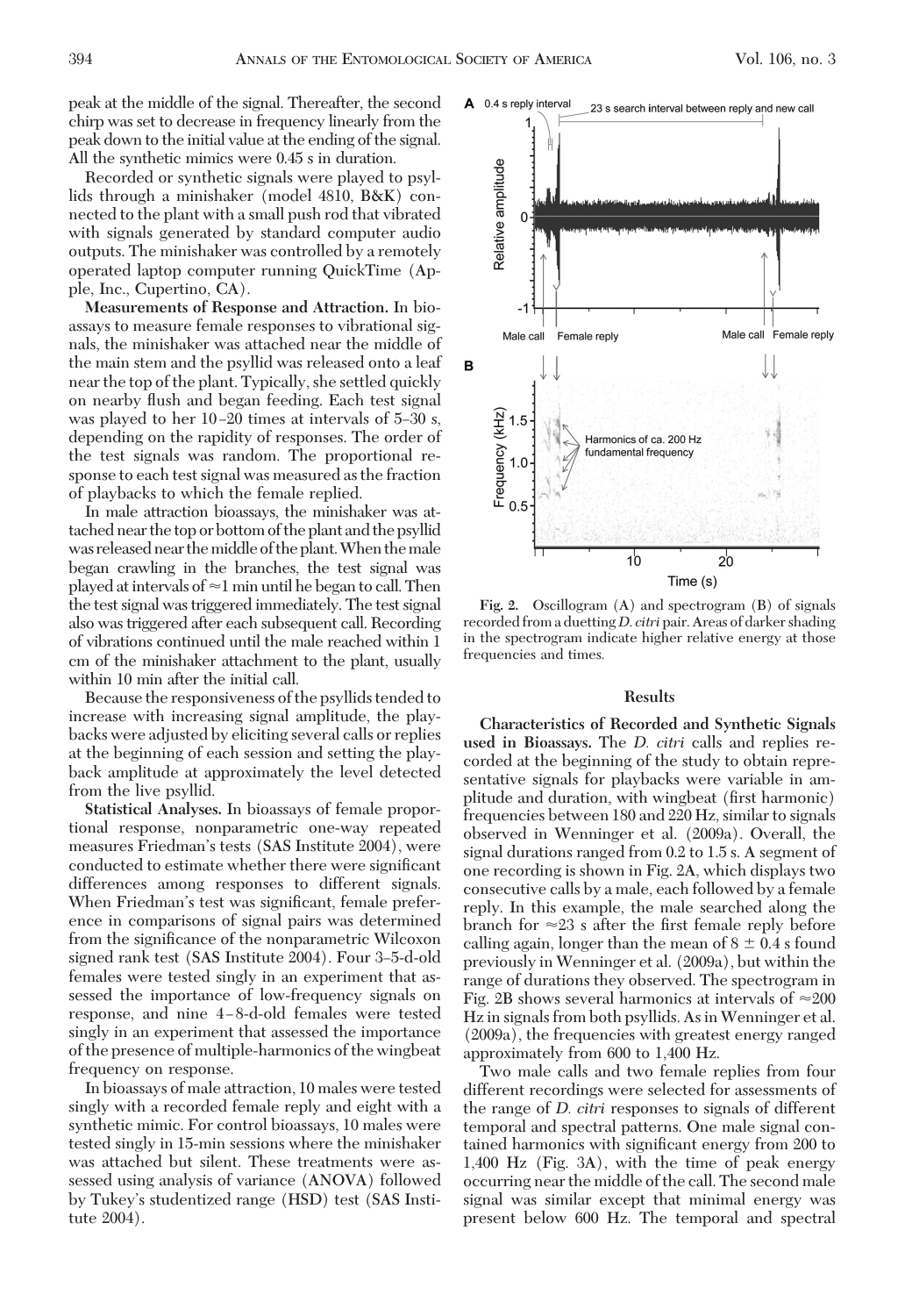

**Fig. 3.** Oscillograms and spectrograms of playback signals used in female response bioassays: A) 0.37 s of a male call, B) 0.5 s of a female reply, C) 0.35 s of the mh1200 synthetic mimic, D) 0.33 s of the white noise. Areas of darker shading in spectrograms indicate higher energy at those frequencies and times.

characteristics of this signal (rmc) are seen in Fig. 4A, which displays responses of two different females to multiple playbacks of rmc and a synthetic signal.

One of the recorded female signals selected for playbacks contained energy primarily between 600 and 1,200 Hz, with peak energy occurring  $\approx 80\%$  into the 0.5-s reply (Fig. 3B). The second female signal contained energy at harmonics from 200 to 1,200 Hz, with peak energy at the ending. The temporal and spectral characteristics of this signal (rfr) are seen in Fig. 5A, which displays responses of two different males in recorded sections containing multiple playbacks of rfr and a synthetic signal.

Five synthetic mimics were selected for use in playbacks to assess*D. citri* responses to different signals. One contained a chirp with a 200 Hz initial frequency, designated h200, and a second contained a chirp with a 400 Hz initial frequency, designated h400. These two signals were selected because they were approximately firstand second-harmonics of the*D. citri*wingbeat frequency and, because they were  $\leq 500$  Hz, had potential to be

detected over longer distances than signals of higher frequency (Cokl and Millar 2009).

A third, multiple-harmonic mimic, mh1200 (Fig. 3C), was constructed from chirps of equal amplitude at harmonics of 200-Hz between 200 and 1,200 Hz. Another multiple harmonic mimic, mh1400 (Fig. 4B), was identical to mh1200 except that the harmonic range was  $200-1,400$  Hz, and the amplitude at 1,200 Hz was three dB higher than for the other harmonics. A fifth mimic was constructed from white noise containing a random distribution of all frequencies between 0 and 20,000 Hz, but containing no harmonics (Fig. 3D). The multipleharmonic and white noise mimics were constructed to consider whether the presence or absence of multiple harmonics affected *D. citri* responsiveness.

**Responses of Females to Low-Frequency Signals.** Results are presented in Table 1 from an experiment in which proportional responses of four females were examined to randomly presented series of h200 mimic, h400-mimic, white noise, and female call playbacks. Although females did reply to playbacks of the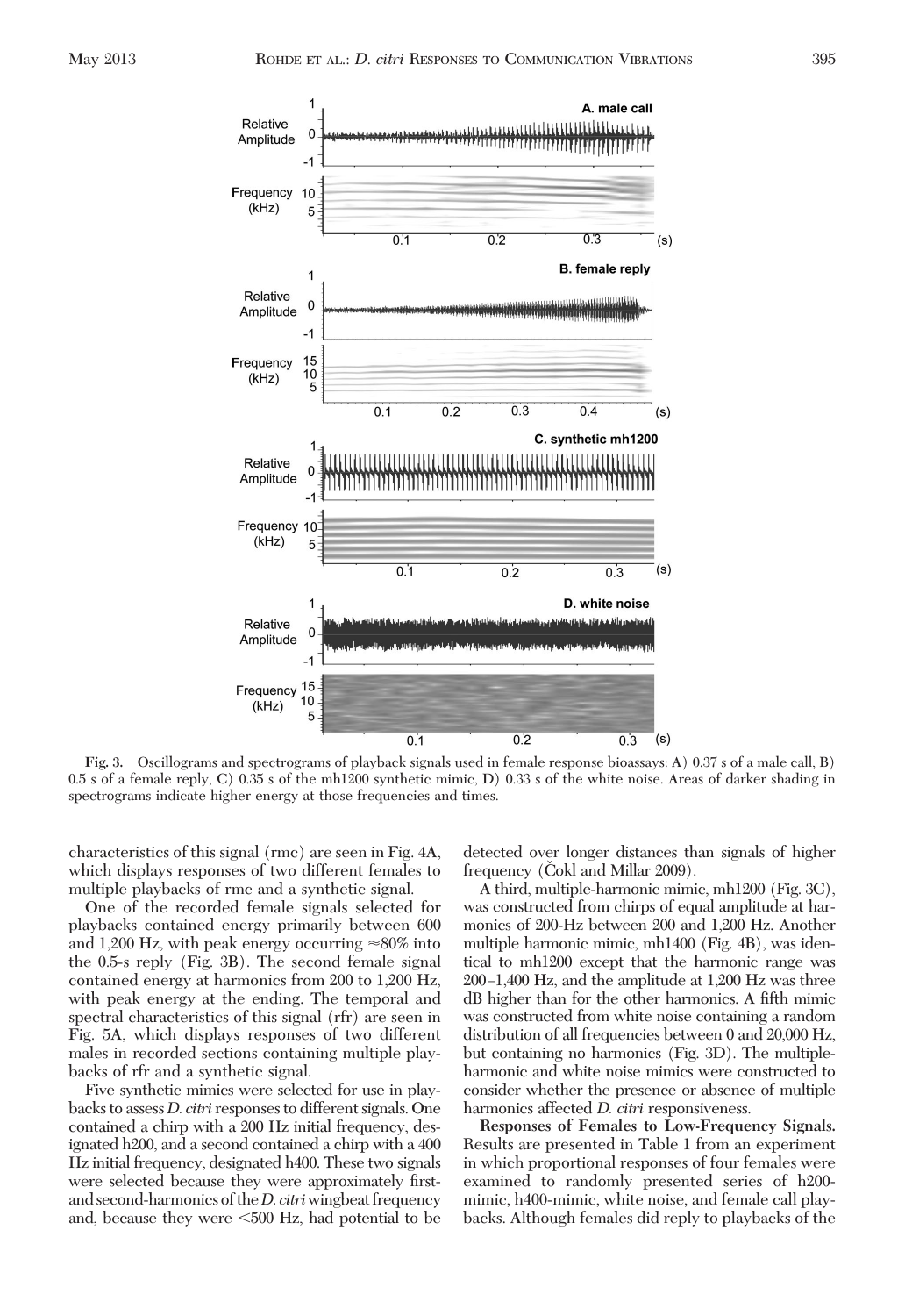

**Fig. 4.** Oscillograms and spectrograms of multiple female replies (fr) to playbacks of A) recorded male call (rmc), and B) synthetic mimic (mh1400). Areas of darker shading in spectrograms indicate higher energy at those frequencies and times.

two low-frequency signals and the white noise, the proportional responses were significantly lower than to the female signal. However, in preliminary testing leading to this experiment, higher levels of female responsiveness occurred when the amplitudes of the h200, h400, and white noise playbacks were increased to levels two to three times above the amplitudes of the live signals produced in the tests.

The female reply signal had been selected for testing in this experiment specifically because it contained relatively low energy below 600 Hz (Fig. 3C). The result that it elicited strong responses, even with low energy near the wingbeat frequency, suggested that a different signal feature, such as the presence of multiple harmonics, might increase the relative attractiveness of a playback signal.

**Responses to Signals with Multiple Harmonics.** There were no significant differences in the proportional responses of female *D. citri* to the mh1200 mimic, a male call, and a female reply in the experiment of Table 2 that considered signals with and without multiple harmonics of the 200-Hz wingbeat frequency. However, the proportional responses were significantly greater than to white noise. Females responded similarly to signals that maintained the same

amplitude throughout (the mh1200 mimic), and signals that rose from low- to high-amplitude during the playback (the male call and female reply). These results and other tests of male responses to different signals led us to select signals with energy at multiple harmonics from 200 to 1,200 Hz for an initial test of male attraction to playbacks.

**Male Attraction Bioassays.** Fig. 5 displays examples of a male response to a female reply signal, rfr, and of a second male to the mh1200 mimic. These two examples were representative of a series of tests conducted with 18 different males, 10 exposed to the rfr signal and 8 to the mh1200 mimic. All of the tested males began calling and, except for one test with the mh1200 mimic, each male moved within a 15-min period to within 1 cm of the minishaker attachment point. In the control, 10 additional males were observed for 15-min periods with the minishaker attached to the tree but silent. Only onemale crawled within 1 cm of the minishaker attachment point. The fraction of tested males that reached the minishaker attachment point was significantly lower for the silent treatment than for the rfr and the mh1200-mimic treatments under ANOVA ( $F = 75.89$ ; df = 2, 25;  $P < 0.001$ ) followed by Tukey's studentized range (HSD) test ( $P$  <  $0.05$ ).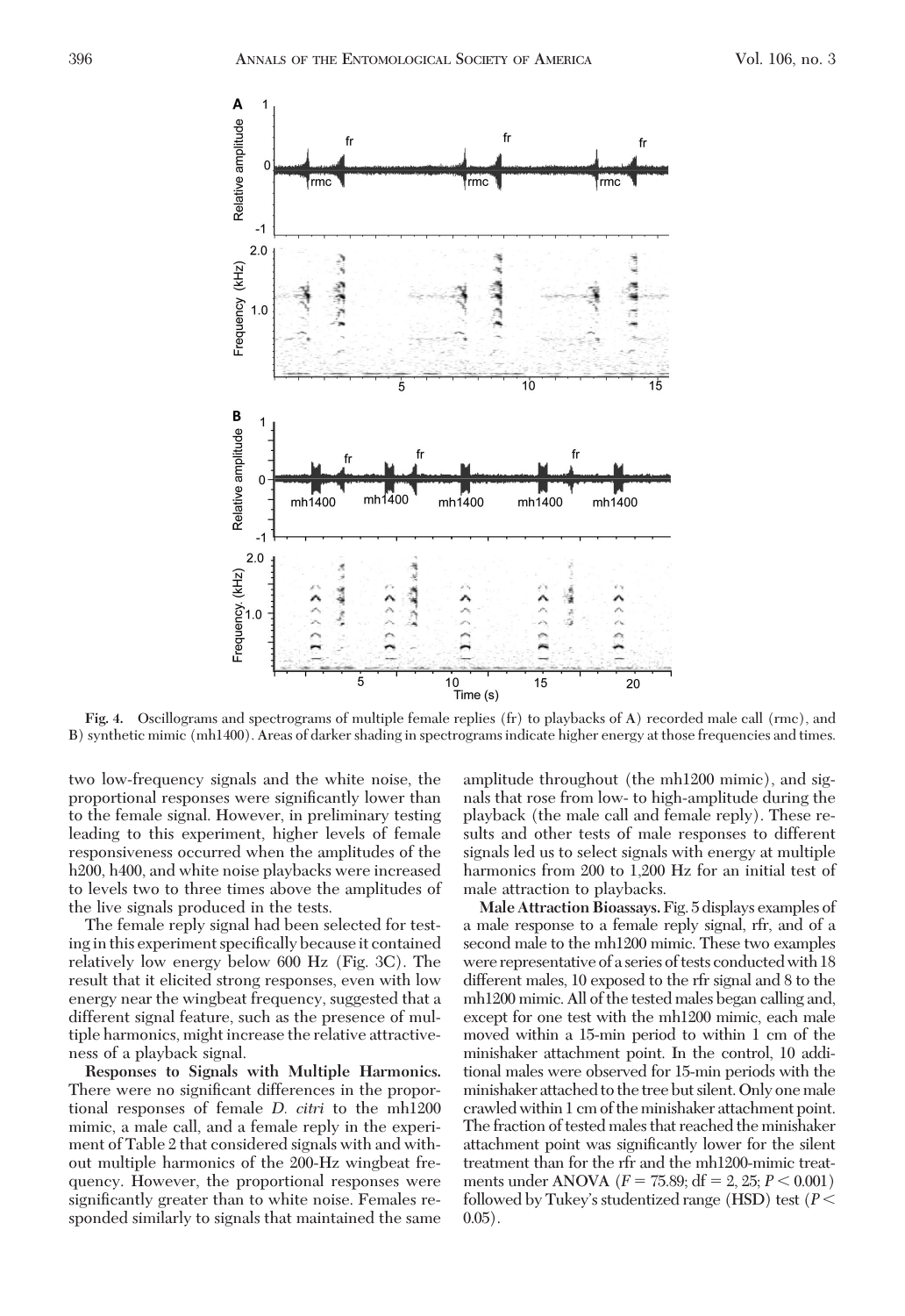

**Fig. 5.** Oscillograms and spectrograms of male calls during search behavior associated with playbacks of A) recorded female reply (rfr), and B) mh1200 synthetic mimic. Areas of darker shading in spectrograms indicate higher energy at those frequencies and times.

## **Discussion**

In previous discussions of insect vibrational communication, it has been noted that the timing and the absolute and relative amplitudes of vibrations are modified significantly as they travel through a plant, and the signals can be easily masked by high levels of wind and other background noise (Cocroft and Rodríguez 2005, Cocroft

**Table 1. Means SE of female** *D. citri* **proportional responses in assessments of signals with and without low-frequency energy**

| Signal                   | Proportional response |
|--------------------------|-----------------------|
| Female reply (Fig. 3B)   | $0.58 \pm 0.22a$      |
| $400$ -Hz mimic $(h400)$ | $0.20 \pm 0.200$      |
| White noise (Fig. 3D)    | $0.17 \pm 0.17$ b     |
| $200$ -Hz mimic $(h200)$ | $0.10 \pm 0.10$       |

Significant differences occurred in the mean proportional response to different signals (Friedman's test statistic  $= 9.76$ , df  $= 3, P = 0.02$ ). Mean proportional responses followed by the same letter are not significantly different at the  $P < 0.05$  level under a Wilcoxon signed rank test. Specific comparisons were as follows: female reply ranked with h400,  $T_s = 0$ ,  $N = 4$ ,  $P < 0.001$ ; female reply ranked with white noise,  $T_s = 0$ ,  $N = 4$   $P < 0.001$ ; female reply ranked with h200,  $T_s =$ *0, N* = 4, *P* < 0.001; h400 ranked with white noise,  $T_s = 0$ , *N* = 1, *P* > 0.2; h400 ranked with h200,  $T_s = 0$ ,  $N = 1$ ,  $P > 0.2$ ; white noise ranked with h200,  $T_s = 0$ ,  $N = 1$ ,  $P > 0.2$ .

et al. 2006, Mankin et al. 2011). Consequently, a duet between a *D. citri* male and female pair is likely to result in mating only when each psyllid can interpret their partner's low-amplitude signals correctly, focusing on the important species-specific signal features, although discounting background noise and unimportant substrate-induced temporal and spectral modifications.

**Table 2. Means SE of female** *D. citri* **proportional responses in assessments of signals with and without multiple harmonics of the 200-Hz wingbeat frequency**

| Signal                                                                                          | Proportional response                                                       |
|-------------------------------------------------------------------------------------------------|-----------------------------------------------------------------------------|
| Male call (Fig. 3A)<br>Mh1200 mimic (Fig. 3C)<br>Female reply (Fig 3B)<br>White noise (Fig. 3D) | $0.82 \pm 0.07a$<br>$0.61 \pm 0.13a$<br>$0.56 \pm 0.13a$<br>$0.01 \pm 0.01$ |

Significant differences occurred in the mean proportional response to different signals (Friedman's test statistic  $= 13.57$ , df  $= 3, P = 0.0036$ ). Mean proportional responses followed by the same letter are not significantly different at the  $P < 0.05$  level under Wilcoxon signed rank test. Specific comparisons were as follows: male call ranked with white noise,  $T_s = 0, N = 9 P < 0.001$ ; mh1200 mimic ranked with white noise,  $T_s = 0$ ,  $N = 8, P < 0.001$ ; female reply ranked with white noise,  $T_s = 0, N = 8$ , *P*  $\leq$  0.001; male call ranked with female reply, *T<sub>s</sub>* = 5, *N* = 8, *P*  $>$  0.05; male call ranked with mh1200 mimic, *T<sub>s</sub>* = 5, *N* = 7, *P*  $>$  0.1; and female reply ranked with mh1200 mimic,  $T_s = 16$ ,  $N = 8$ ,  $P > 0.2$ .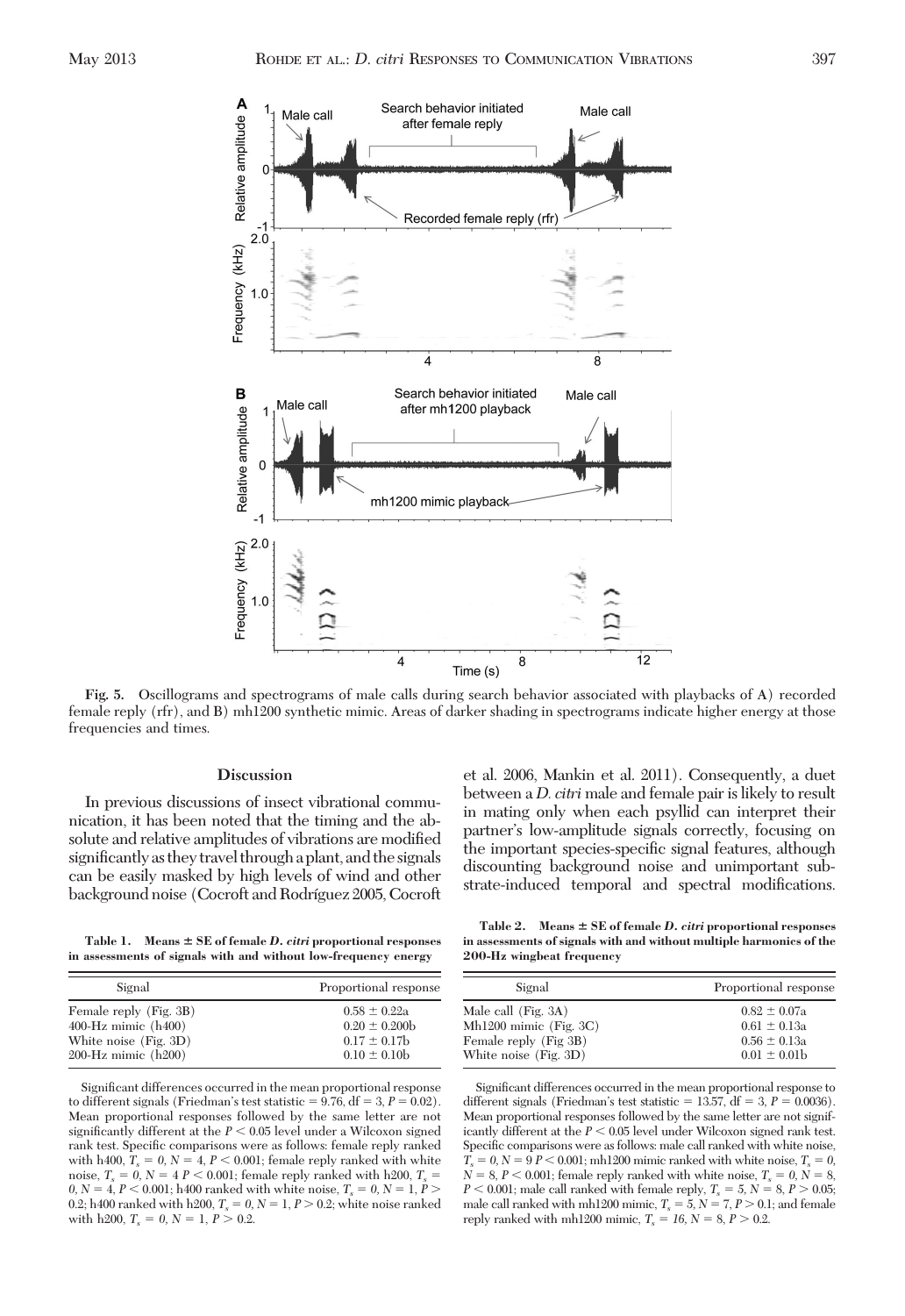Thus, it is of interest to consider which features of the *D. citri* and synthetic playback signals might be least affected by modifying influences of the plant substrate and background noise.

In considering three of the signals found to be successful in eliciting responses, Figs. 3A–C, we see that each signal was produced as a series of harmonics of a  $\approx$  200-Hz fundamental frequency, and the two recorded signals varied over time in the absolute and relative amplitudes of different harmonics between 200 and 2,000 Hz. In the laboratory (see Fig. 5 of Wenninger et al. 2009a), *D. citri* vibrations have the greatest signal to noise ratio between  $\approx 600$  and 2,000 Hz, whereas in field environments, wind noise becomes important at frequencies below 1,000 Hz (Cocroft and Rodríguez 2005) and can interfere with detection of low-frequency vibrations. In such environments, the occurrence of multiple harmonics of  $\approx$ 200 Hz above 1,000 Hz may be the most reliable indicator that a signal is being produced by a conspecific. The results in Tables 1 and 2 combined with results from several other preliminary bioassays suggest that *D. citri* females do exhibit selectivity in response to different signals as has been found for other psyllids (Percy et al. 2006), but their preferences may be inßuenced more by the presence of multiple,  $\approx$  200-Hz harmonics than by temporal patterns or relative differences among harmonic amplitudes, in which case the production of such harmonics would be an important feature of an vibration trap.

For developing an automated vibration trap that plays back a reply immediately after detecting a male call, the ideal latency between call and reply has not been explored precisely, but examination of replies observed in Wenninger et al. (2009a) suggests that latencies of 0.3–1 s may be satisfactory. Preliminary studies with different delays between male calls and playback replies suggest that males rarely begin searching behavior unless the female replies are presented with a latency of 1 s or less. Ideally, an automated trap would be able to detect male calls reliably and produce immediate replies by use of a low-power, low-cost sensor-microcontroller system (Mankin et al. 2010).

Potentially, an automated trap could be a tool not only for sampling *D. citri* populations, but also for further exploration of *D. citri* biology and mating behavior, and for development of vibration-based methods that disrupt or otherwise interfere with mating behavior (Saxena and Kumar 1980, Polajnar and Čokl 2008, Čokl and Millar 2009, Eriksson et al. 2012). Further research also might combine vibrational attraction of male psyllids with chemical attractants for female psyllids (Mann et al. 2012), or with exposure to entomopathogenic fungi or other biopesticides (Hoy et al. 2010, Moran et al. 2011). Finally, parasitoids like *Tamarixia radiata* (Waterston) (McFarland and Hoy 2000, Gómez-Torres et al. 2012) might be attracted to the locations of *D. citri* vibrational signals, thereby augmenting rates of parasitization.

#### **Acknowledgments**

We thank Betty Weaver and Everett Foreman (USDA– ARS–CMAVE), and Kathy Moulton (USDA–ARS–USHRL) for assistance in the rearing and testing of the psyllids. Funding was provided in part by a grant from the Citrus Research and Development Foundation.

#### **References Cited**

- **Bove´, J. M. 2006.** Huanglongbing: a destructive, newly emerging, century-old disease of citrus. J. Plant Pathol. 88: 7–37.
- **Charif, R. A., A. M. Waack, and L. M. Strickman. 2008.** Raven Pro 1.3 user's manual. Cornell Laboratory of Ornithology, Ithaca, NY.
- **Cocroft, R. B., and R. L. Rodrı´guez. 2005.** The behavioral ecology of insect vibrational communication. Bioscience 55: 323-334
- **Cocroft, R. B., H. J. Shugart, K. T. Konrad, and K. Tibbs. 2006.** Variation in plant substrates and its consequences for insect vibrational communication. Ethology 112: 779–789.
- **Cˇ okl, A., and J. G. Millar. 2009.** Manipulation of insect signaling for monitoring and control of pest insects, pp. 279-316. *In* I. Ishaaya and A. R. Horowitz (eds.), Biorational control of arthropod pests. Springer Science Business Media BV, New York.
- **Drosopoulos, S., andM. F. Claridge. 2006.** Insect sounds and communication: physiology, behaviour, ecology, and evolution. Taylor & Francis, Boca Raton, FL.
- **Eriksson, A., G. Anfora, A. Lucchi, F. Lanzo, M. Virant-Doberlet, and V. Mazzoni. 2012.** Exploitation of insect vibrational signals reveals a new method of pest management. PLoS ONE 7: e32954. doi: http://dx.doi.org/ 1.1371/journal.pone.0032954.
- **Go´mez-Torres, M. L., D. E. Nava, and J.R.P. Parra. 2012.** Life table of *Tamarixia radiata* (Hymenoptera: Eulophidae) on *Diaphorina citri* (Hemiptera: Psyllidae) at different temperatures. J. Econ. Entomol. 105: 338-343.
- **Halbert, S. E., and K. L. Manjunath. 2004.** Asian citrus psyllids (Sternorrhyncha: Psyllidae) and greening disease of citrus: a literature review and assessment of risk in Florida. Fla. Entomol. 87: 330-353.
- **Hall, D. G. 2009.** An assessment of yellow sticky card traps as indicators of the relative abundance of adult *Diaphorina citri* in citrus. J. Econ. Entomol. 102: 446-452.
- Hall, D. G., and M. G. Hentz. 2010. Sticky trap and stemtap sampling protocols for the Asian citrus psyllid (Hemiptera: Psyllidae). J. Econ. Entomol. 103: 541-549.
- **Hall, D. G., M. G. Hentz, and M. A. Ciomperlik. 2007.** A comparison of traps and stem tap sampling for monitoring adult Asian citrus psyllid (Hemiptera: Psyllidae) in citrus. Fla. Entomol. 90: 327-334.
- **Hall, D. G., M. Se´tamou, and R. F. Mizell. 2010.** A comparison of sticky traps for monitoring Asian citrus psyllid (Diaphorina citri Kuwayama). Crop Prot. 29: 1341-1346.
- **Hoy, M. A., R. Singh, and M. E. Rogers. 2010.** Evaluation of a novel isolate of *Isaria fumosorosea* for control of the Asian citrus psyllid, *Diaphorina citri* (Hemiptera: Psyllidae). Fla. Entomol. 93: 24-32.
- **Hunt, R.E., and T. L.Morton. 2001.** Regulation of chorusing in the vibrational communication system of the leafhopper *Graminella nigrifrons.* Am. Zool. 41: 1222-1228.
- **Mankin, R. W., D. Shuman, and J. A. Coffelt. 1996.** Noise shielding of acoustic devices for insect detection. J. Econ. Entomol. 89: 1301-1308.
- **Mankin, R. W., D. K. Weaver, M. Grieshop, B. Larson, and W. L. Morrill. 2004.** Acoustic system for insect detec-